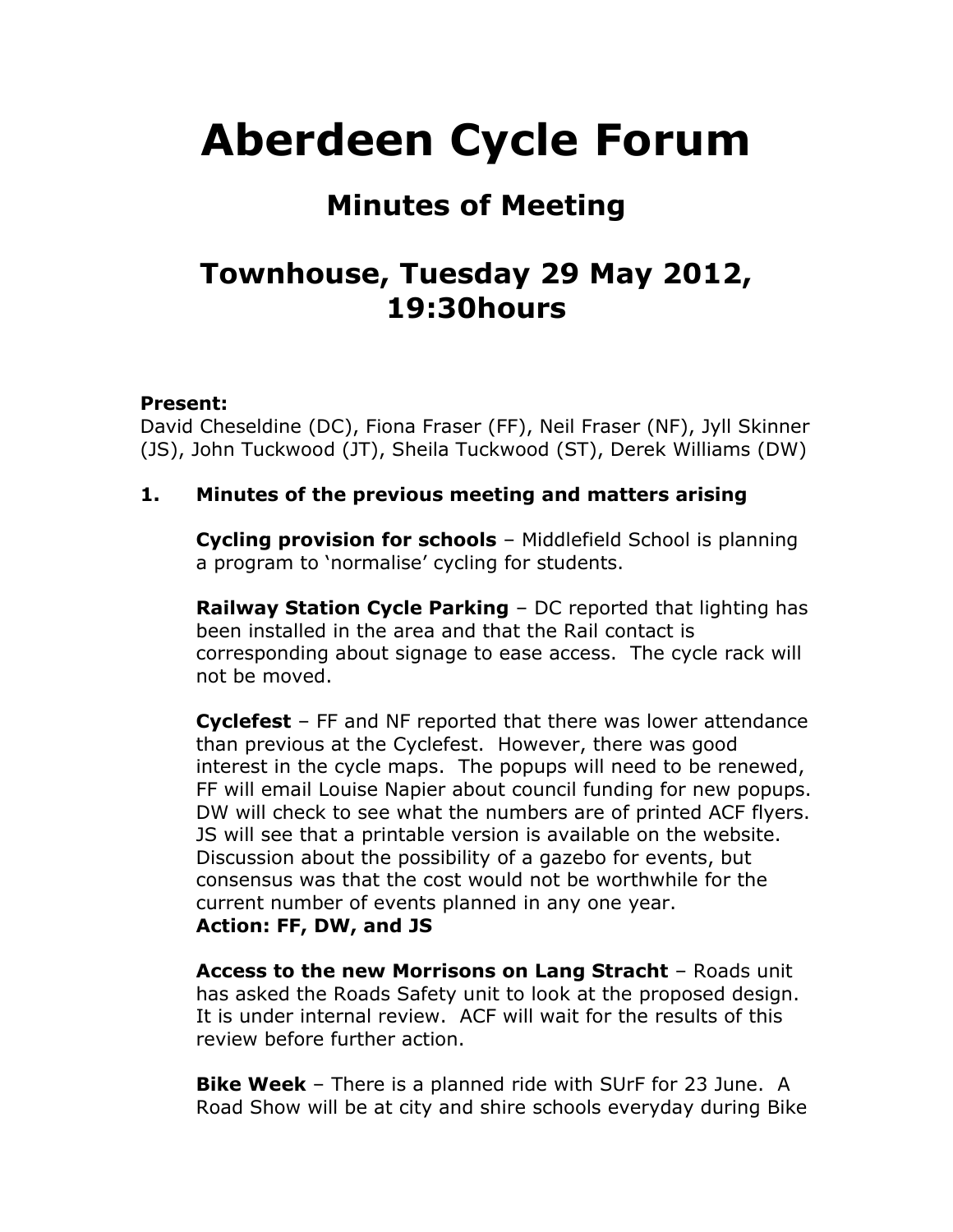Week. BeCycle are holding a cycling safety workshop on Sunday  $24<sup>th</sup>$  June as well as launching a helmet.

**Sustrans Funding** – The ACC has bid for money for the Deeside Line. No other bids are known to have been placed by the ACC.

**Newsletter** – The next edition will be Summer 2012. FF will look into the template to see what is needed to fill the issue. Submission deadline will be mid-July. Gavin Clark (GC) will write something about his attendance at the Edinburgh event of 28 April, 'Pedal on Parliament'.

#### **2. Cycle Count**

The cycle count is down this year from last year (771 to 650). The continuing cold and wet weather is a probable cause for the lower count. However, the count is still higher than the first count (2008). The Shell bike sheds were counted before and after the recent warm weather and the count jumped up significantly. To re-do the entire count imminently would be impossible. A one spot check to see if the weather bears out as a reason will be conducted by JS at the Esslemont count position. The cycle count will be posted to the website soon. **Action: JS**

#### **3. Council Elections Follow Up**

We now have a council in coalition: Labour, Tory, and Independent. The ACF manifesto was sent to all party leaders ahead of the election and we can use this to open up a discussion with the new council. One councillor who did respond positively to the manifesto (Jenny Laing (Lab)) is now convenor of education committee – we should follow up on cycle training in schools. DW will email Barney Crockett, the new leader of the council, about meeting with members of ACF. **Action: DW**

#### **4. Cycle Safety Event**

DC, GC, JS, and DW are available to staff the event that will be from 10a-4p on 23 June. As there has been only vague information available from the event organiser, ACF will primarily treat this an opportunity to establish a relationship with the police in attendance. **Action: DC, GC, JS, and DW**